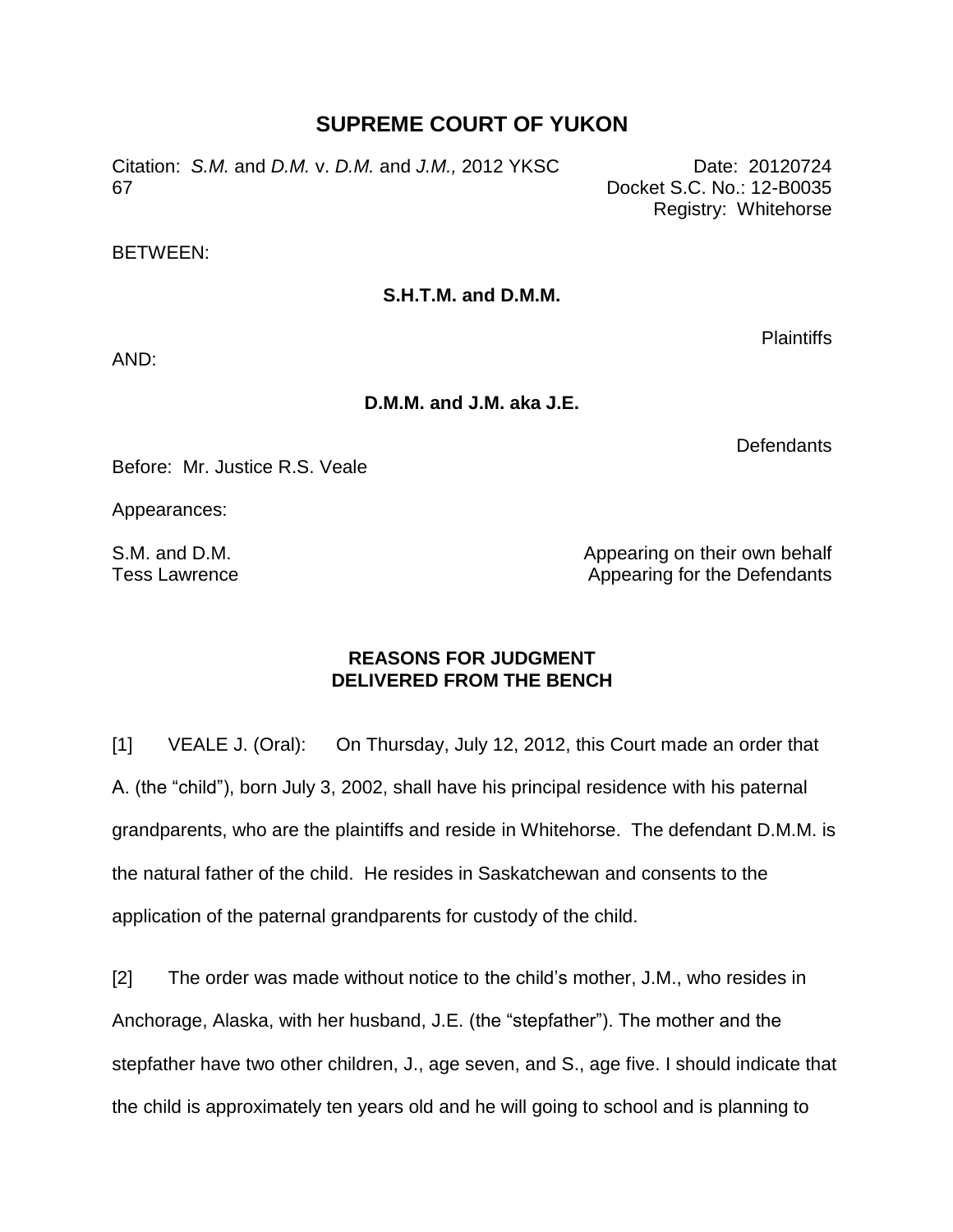play football at a school in Anchorage.

[3] My without notice court order of July 12, 2012, was made pursuant to s. 38 of the

*Children's Law Act,* S.Y. 2008, c. 31, amended by S.Y. 2003, c.21, s. 6; S.Y. 2008, c.1,

s. 199, and that reads as follows:

38….the court may exercise its jurisdiction to make or to vary an order in respect of the custody of or access to a child if

- a) the child is physically present in the Yukon; and
- b) the court is satisfied that the child would, on the balance of probabilities, suffer serious harm if,

i) the child remains in the custody of the person legally entitled to custody of the child, or

ii) the child is returned to the custody of the person legally entitled to custody of the child.

[4] The evidence before me on July 12 was the evidence of the evidence of the

paternal grandparents and the father of the child. M.T. states that she is the aunt of the

child, and she disclosed the following items, and I will read them all because they are

the basis of the without notice court order:

a) that the child is always at fault and therefore deserves any "whipping" that he receives

This is the abuse that was disclosed to her by the child.

- b) that, while the child is no longer beaten with a shoe, the child's own belt is used in place of the shoe.
- c) that, when the child and his half brother J. fight, they both get whipped.
- d) that if the child and his half siblings do not clean up as required, they are not allowed to have dinner and have nothing to eat until breakfast.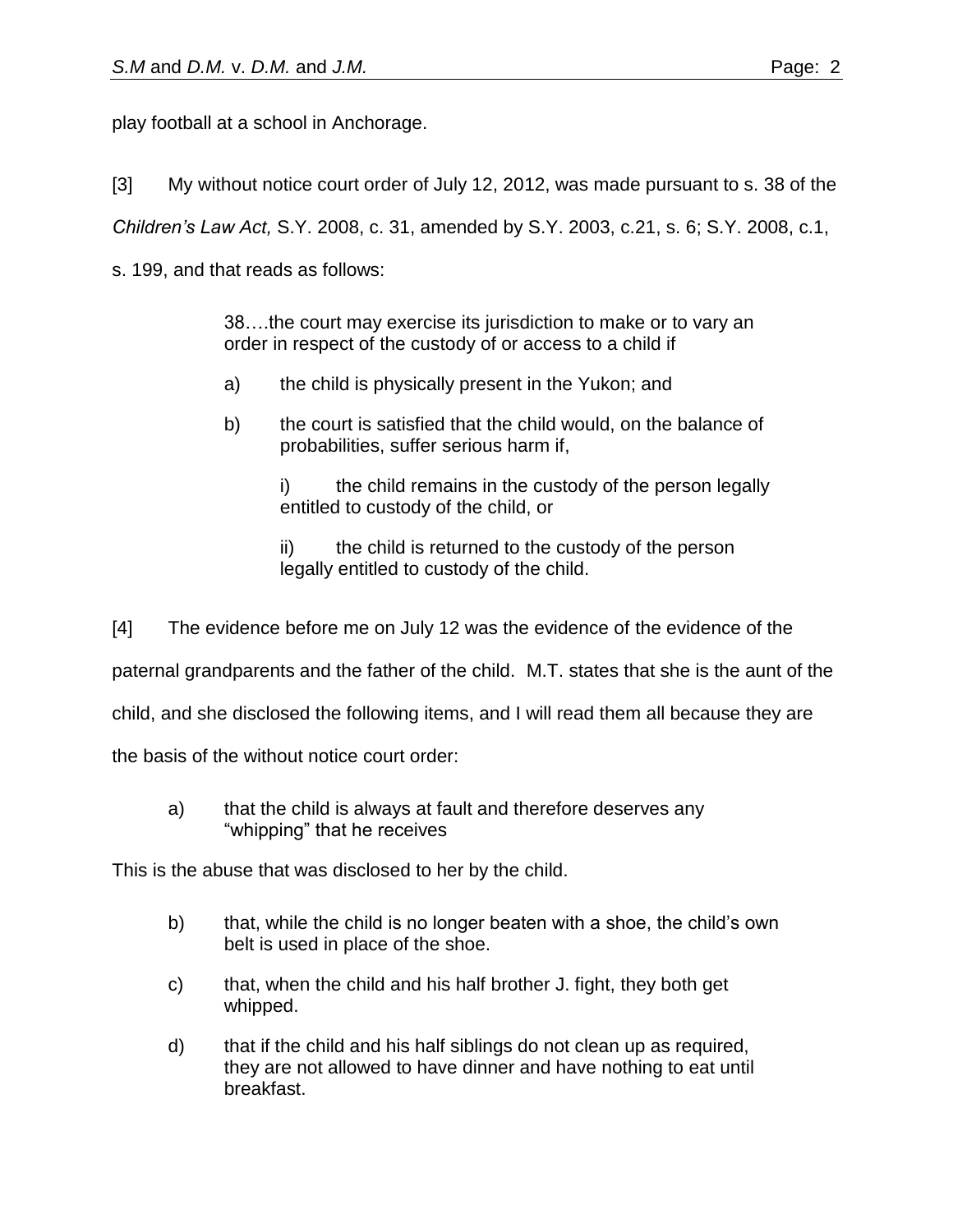- e) that both the mother and the stepfather physically assault the children, including the child.
- f) that the child is afraid to tell his teacher because the teacher will simply tell the mother what has been said and nothing will happen.
- g) that the mother has informed the child that if he reports the assaults, the stepfather will have to leave their home, the child himself will be sent back to Canada and that his half siblings will be sent to foster homes where they [are] likely [to] be mistreated.
- h) that the child has stated that he has become used to being assaulted since he was of the age of 6 or 8 years.
- i) that the child has stated that within a few days of his return from access in Canada he will be "whipped" or not be allowed his lunch or dinner.

And she communicated these to the paternal grandmother.

- [5] The evidence of D.M., the child's father, is:
	- 3. that I have had conversations with the child in which the child has stated the following to me:
		- a) that the child stated that his stepfather whips him with a belt.
		- b) that, on one occasion, the stepfather whipped the child with a belt until he passed out and the Child was then able to go to bed.
		- c) that the children, including the child, are assaulted if they have the sound too loud on the television.
		- d) that, in 2008, the child, was in Alberta with me and reported that the teenage son of the stepfather held the child down, removed his trousers and touched his genitals.

[6] So this is essentially the evidence that I relied on for the without notice order, and of course it was backed up by an affidavit of the paternal grandmother as well, which reported similar events but reported them as hearsay from the other parties.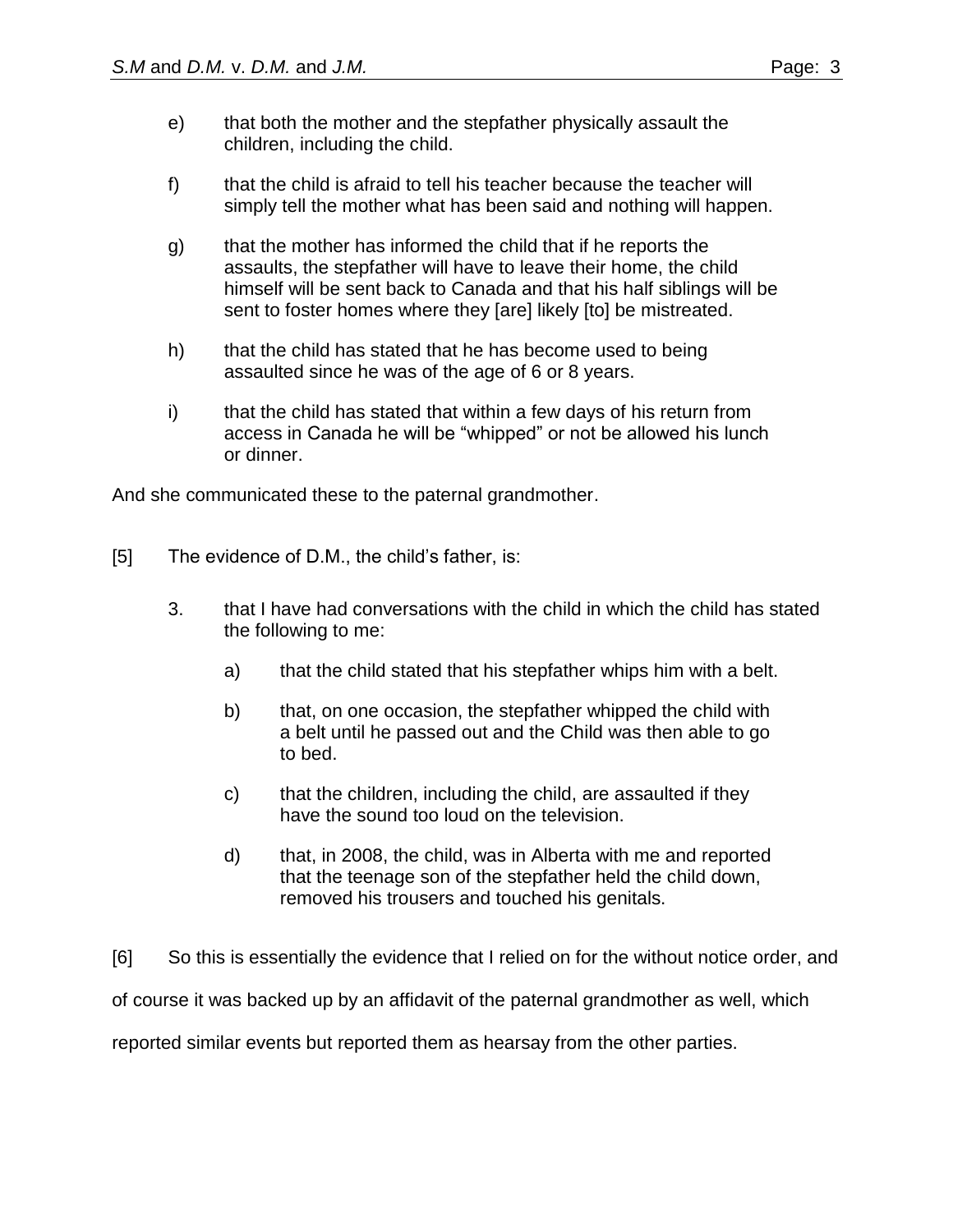[7] The child has been in Whitehorse pursuant to an access order granted by the

Superior Court of the State of Alaska on May 14, 2004, in Anchorage. That order

granted custody of the child to the mother and access to the father, with specified terms

that are not important at this time. Given that the State of Alaska Court made an order, it

is not possible for me to make an order under s. 37, which is the usual section that we

resort to in this jurisdiction to make orders where there are concerns about children. I

am going to just read that. Section 37 indicates:

The court shall only exercise its jurisdiction to make an order for custody of or access to a child if

b) although the child is not habitually a resident in the Yukon, the court is satisfied that

…

- (i) the child is physically present in the Yukon at the commencement of the application for the order,
- (ii) substantial evidence concerning the best interests of the child is available in the Yukon,
- (iii) no application for custody of or access to the child is pending before an extra-provincial tribunal in another place where the child is habitually resident,
- (iv) no extra-provincial order in respect of custody or access to the child has been recognized by a court in the Yukon,
- (v) the child has a real and substantial connection with the Yukon,
- (vi) on the balance of convenience, it is appropriate for jurisdiction to be exercised in the Yukon.

[8] In my view, s. 37 is not adequate to make an order to assume jurisdiction of the child for this Court because substantial evidence about his best interests is available in Alaska. There is a court order outstanding in Alaska and the child does not have a real and substantial connection within the meaning of that term in this section. So I have to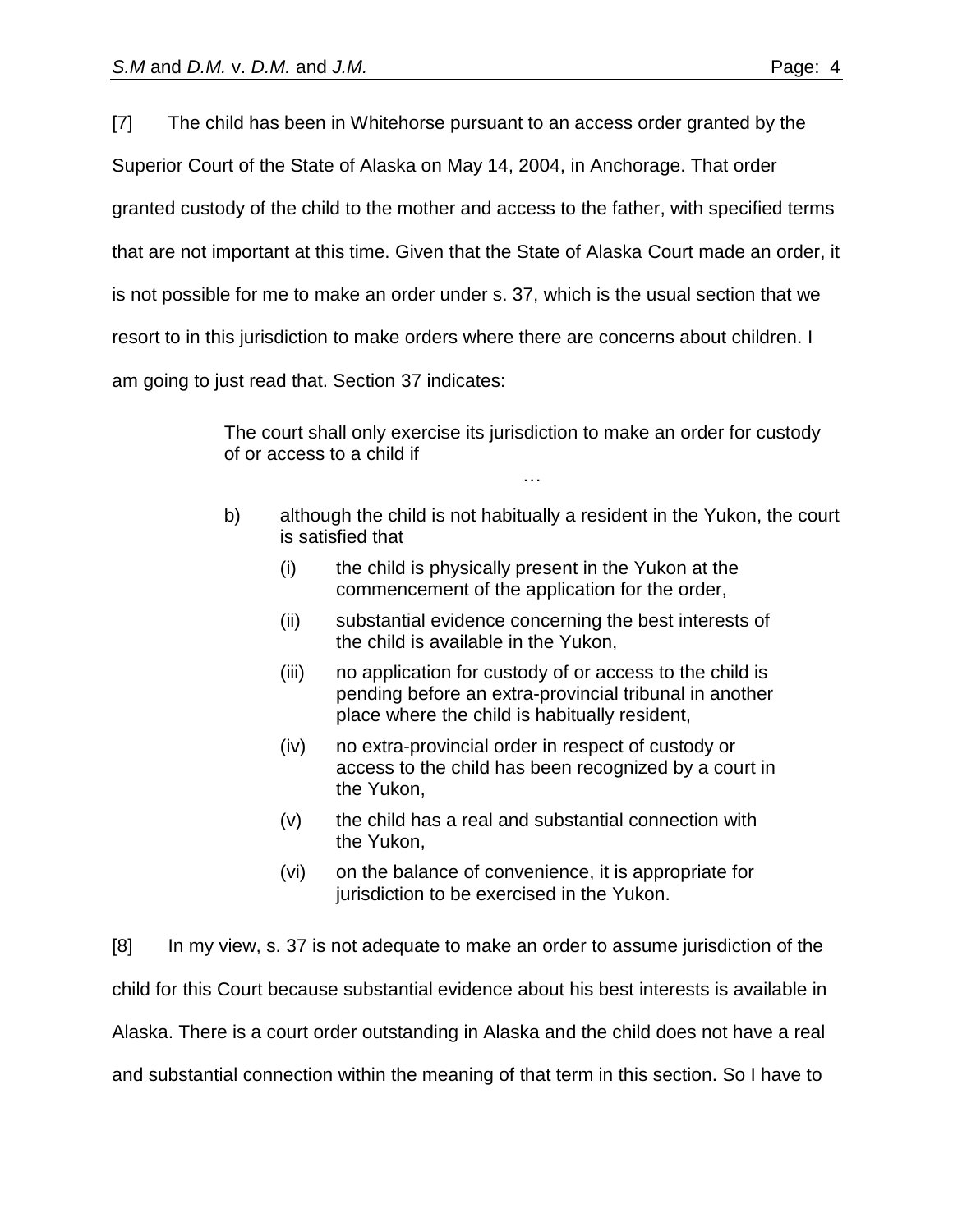turn back to s. 38 to determine whether there is jurisdiction to make an order with respect to the child.

[9] The issue before me is whether I am satisfied on the balance of probabilities that the child would suffer serious harm if returned to the custody of his mother. I am not satisfied he would suffer that serious harm under s. 38, based primarily on the new evidence before me and the RCMP investigation that was done in Whitehorse. It is most significant that the RCMP have interviewed the child. That interview is the basis of a decision of the Children's and Family Services Department in Whitehorse not to intervene in the matter, and I note the RCMP are not intervening in the matter at this point. They may in the future, but they are not at this point.

[10] I am going to quote from the letter of Tara Grandy, who is the lawyer for the Government of Yukon that investigates allegations of abuse, and I quote from her letter dated July 19, 2012:

> I can advise that on July 5, 2012 the Child's paternal grandmother S.M. reported to Family and Children's Services that the Child disclosed to her that he had been physically and sexually abused by his step-father J.E. I understand J.E. is your client's current partner.

> [The paternal grandmother] didn't provide any dates as to when the abuse took place or any details about the abuse: Ms. M. did indicate that the abuse occurred in Anchorage, Alaska.

The Yukon RCMP interviewed the Child on Tuesday July 17, 2012 at the request of the Anchorage Police Force. During this interview, A. did not disclose any information that would indicate that he has been exposed to physical, sexual or emotional abuse. The Director [the Director of Children's and Family Services] did not conduct their own interview of A.; instead the social workers relied on the information obtained from this RCMP interview.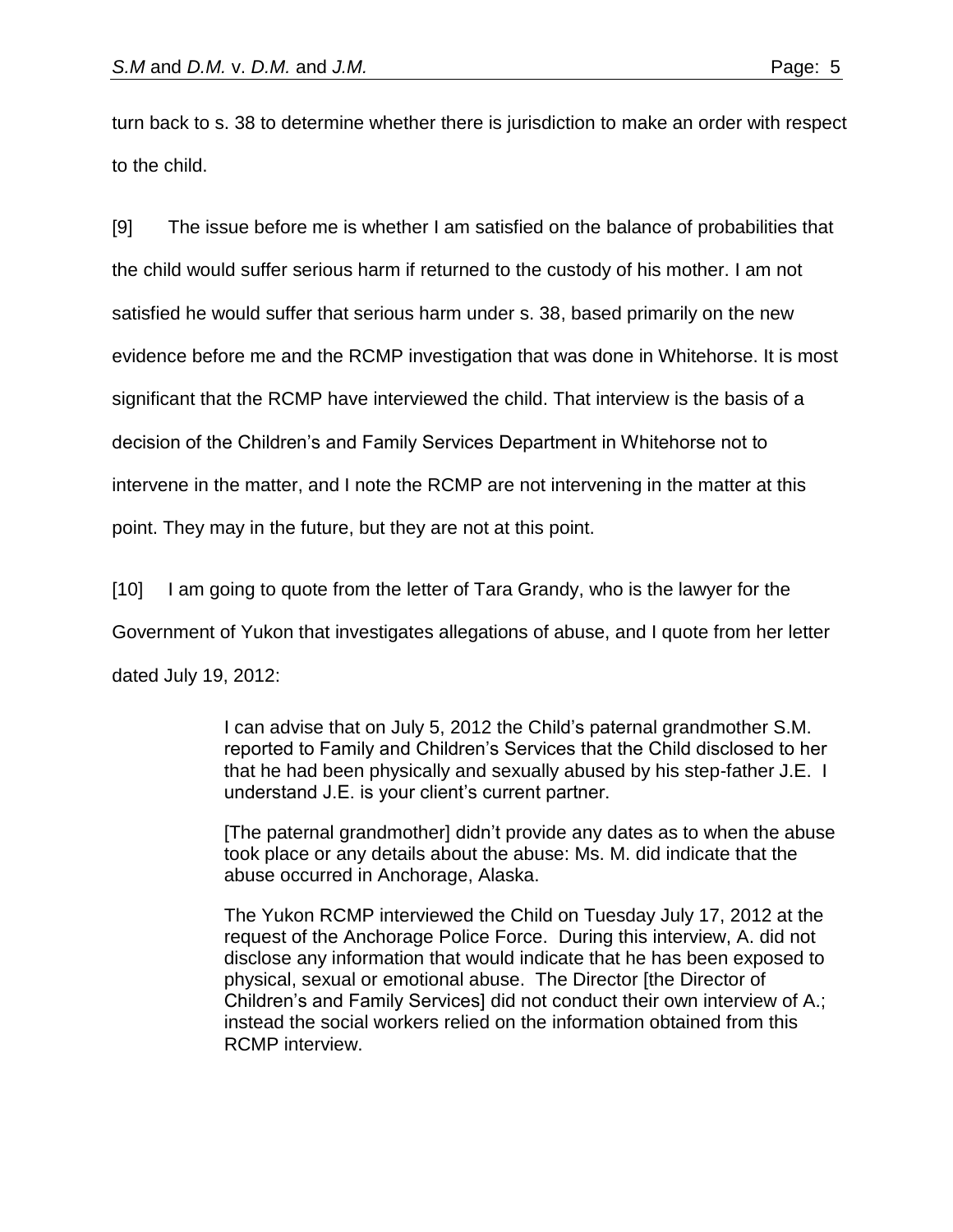Based on the information obtained from the RCMP interview and discussions with the interviewer Constable Mike Simpson, and based on the information provided by the Anchorage Police who informed my clients that there was no child protection history with [the mother] or [the stepfather], the Director closed their file on this matter.

[11] Now, clearly, from the statements made by the paternal grandmother, the RCMP

investigation continues and their involvement with the Anchorage Police, who have

obviously been involved with the allegations. The point simply is that the evidence and

the jurisdiction for allegations of this nature is the State of Alaska, both from a criminal

perspective and from the perspective of the *Children's Law Act*. In addition, the mother

and the stepfather have come from Anchorage to pick up the child and they have been

prevented from seeing him and served with the without notice court order.

[12] They have responded immediately and filed six affidavits responding to the

allegations about the abuse of the child as follows:

- 1. The mother indicates that she has been employed by the Denali Family Services in Anchorage for ten years and she cannot do so without background checks.
- 2. She states that the allegations of abuse and neglect of the child were part of the old custody battle in 2004 with some new information coming from 2008.
- 3. She candidly acknowledges having spanked her children prior to 2008 when she stopped, and she now uses more appropriate time outs.
- 4. With respect to the allegation that J., [spelling provided], the son of her husband J.E. committing sexual assault in that J. is alleged to have touched the genitals of the child, the mother states that J. is 18 years old, a student who occasionally visits them in Anchorage. He is not left alone with the child and sleeps in a separate room and she has never noticed any behaviour by J. that would cause her any concern.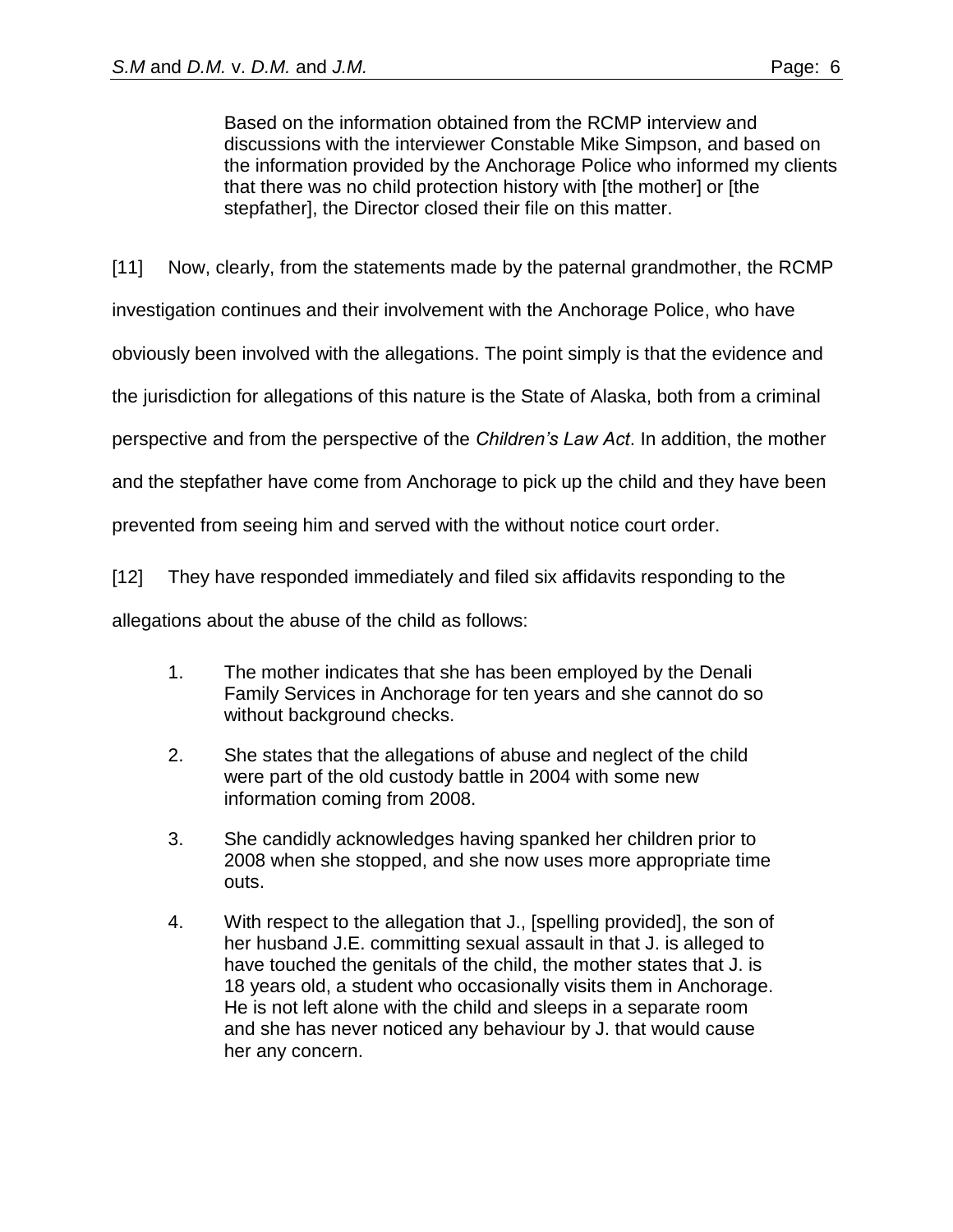13. I believe the allegations of sexual abuse by J. towards A. are false. The Plaintiff has apparently had concerns of sexual abuse since 2008 and yet she did not bring them to my attention or the attention of the Office of Children Services or the Alaska State Troopers. Both agencies look into any report of harm to a child, no matter where it is reported from. If such abuse was suspected, I do not understand why it would be unreported for four years. The Plaintiff has visited Alaska during the past four years and had the opportunity to report the suspected abuse.

[13] The stepfather has also filed an affidavit. He has lived with the mother since 2004 and they have been married since November 2008.

…

[14] The stepfather acknowledges spanking the child on the buttocks with a belt twice and over clothing, once in 2006 and once in 2007. He says that these spankings with the belt have stopped.

[15] I might add that these are clearly issues of concern about the child's safety, but I must confess that they are not new and should have been pursued many years ago.

[16] The stepfather denies ever whipping anyone, much less the child A.

[17] The mother has filed supportive affidavits. The first one is from Wendy Barrett, a social worker for 25 years in the State of Alaska. She describes the mother as an exemplary employee and she states the following in paras. 6 through 9 of her affidavit:

> 6. During my tenure in child protective services and in approximately 2005, [the mother] and her family were subjected to a child abuse investigation due to allegations of physical abuse. The investigation was a priority three investigation which means that the injury reported was not of such a concern that immediate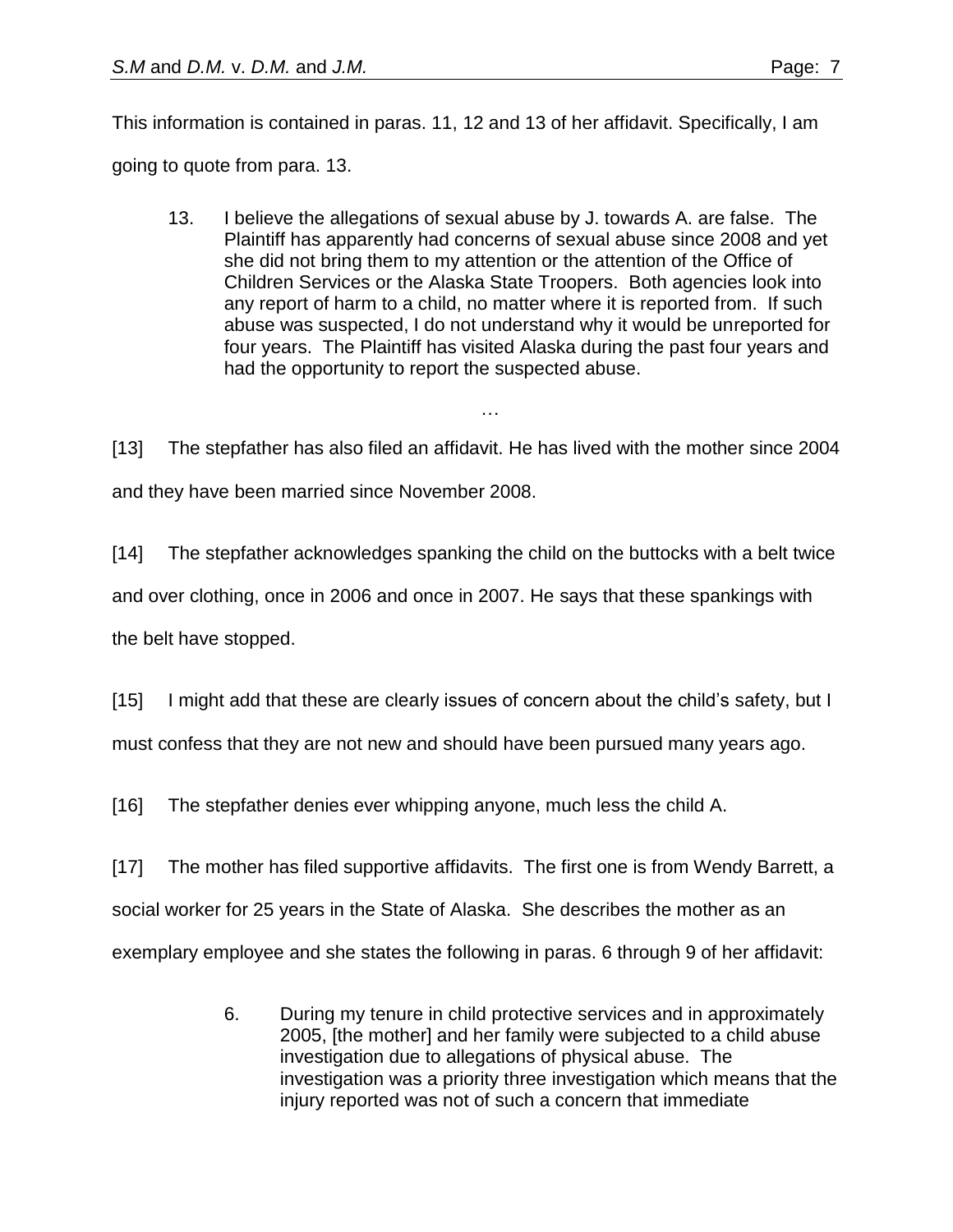intervention or investigation was required. An investigative social worker followed up on the complaint within ten days of the concern being reported. The result of the investigation was that the allegations of abuse were unsubstantiated. Since that investigation, no further complaints have been reported to child protective services.

- 7. If there had been a substantiated report, [the mother] would have lost her license to practice and continue doing the job that she does today.
- 8. At no time in all my years as a mandated reporter of child abuse have I had any concerns in regards to [the mother's] parenting abilities or discipline measures with their children, including the child. The mother is well trained in parenting techniques, is a mandated reporter of child abuse, and continues to work under the State of Alaska background clearances as a direct service provider to children and their families.
- 9. I have been informed of the allegations of abuse made against [the mother] and believe the allegations to be completely false. I have never observed any concerning behaviour by her children or seen any concerning marks on her children that would cause me alarm or suspicions of abuse.

[18] Kirsten McCart is case manager supervisor at Denali Family Services. She says

that she has known the mother since July of 2006 and she states the following:

- 6. As a fellow parent of a 10 year old boy, I have witnessed the mother and the stepfather uphold appropriate expectations for behavior as well as deliver appropriate consequences when these expectations were not met. For example, time outs, removal of rewards, and not allowing A. to spend the night with my son.
- 9. Through my work with and observations of the mother and the stepfather, I have no concerns with their ability to appropriately care for A. and provide him with a loving home.

…

10. Through my observations and contact with A., I believe he is well cared for and loved by both the mother and the stepfather. He is a well-adjusted and well-behaved boy and appears to be physically healthy and happy.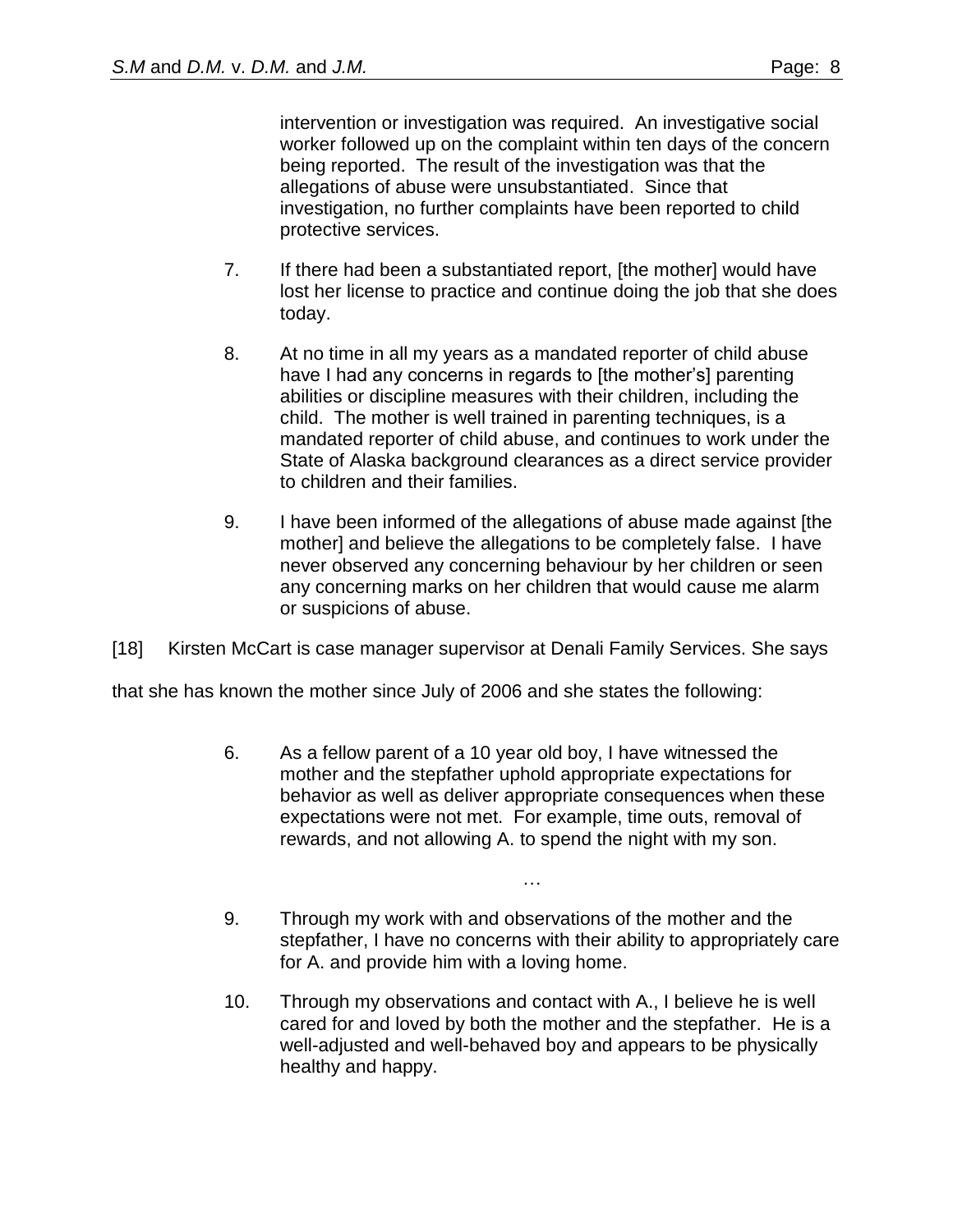11. I am shocked by the allegations of the Plaintiffs and do not believe them to be true. The mother and the stepfather are very loving parents to A. and their two younger children.

[19] In the same vein, Andy Stephens, a Medicaid Coordinator for Special Needs Services at Catholic Social Services in Anchorage states that he has known the mother for ten years and for seven years he worked with her when they cared for and provided skill development for severely emotionally disturbed children. For three years he was the mother's boss as Director of School Based Services at Denali Family Services. He says in para. 5:

> 5. Based on my observations, I believe the mother's children are happy, healthy and very well cared for. I have known A. for most of his life and I have never seen anything in his behavior or appearance to cause me concern. I have only seen him happy, healthy and showing love towards his mom and family.

> > …

7. I have been informed of the allegations of abuse made against the mother and I believe the allegations to be completely false. I have never observed any concerning behavior by her children or seen any concerning marks on her children that would cause me alarm or suspicions of abuse.

[20] The paternal grandparents have had much of this information since the time of the separation and divorce of their son from the mother, and certainly they have had this information long before Friday, July 20, 2012. When they received the information on July 20, 2012, which was the response to their obtaining the without notice court order, they have not seen fit to retain a lawyer or file any affidavits in response. Now, I do not doubt their sincerity in making these allegations but they must know that there is a proper procedure for raising these allegations. That procedure has been followed in this Territory because both the Department of Family and Children's Services and the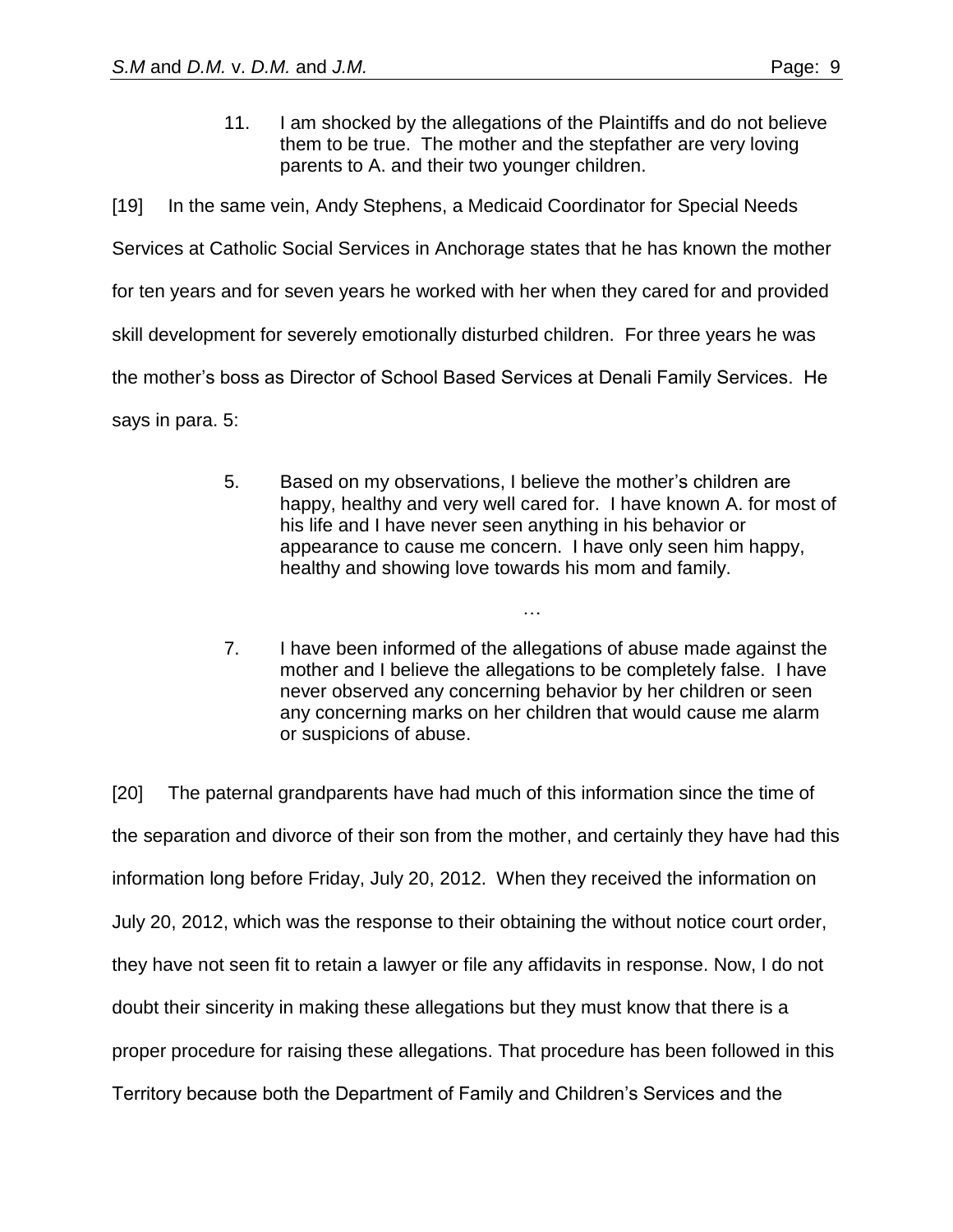RCMP have been involved, and they have decided to take no action. That still leaves, of course, the State of Alaska where these events allegedly took place as the proper jurisdiction to pursue the allegations, but it is not in this Court, which I find has no jurisdiction based on the allegations.

[21] I am, therefore, making an order as follows:

- 1. The Supreme Court of Yukon Order Without Notice filed July 12, 2012, is immediately revoked.
- 2. The child A. born July 3, 2002, shall be returned to the defendant J.L.M. immediately.
- 3. The style of cause shall be amended to show the proper legal name of the defendant from J.M., aka J.E., to J.L.M.
- 4. The requirement for the signatures of the plaintiff S.H.T.M. and D.M.M. and the defendant D.M.M. shall be dispensed with.

[22] The final matter that I want submissions on is the claim is for a lump sum of \$2,000 to be payable by the paternal grandparents to the mother forthwith. That is a normal and appropriate order in circumstances like this where someone has been delivering their children to this jurisdiction for years and picking them up and suddenly old allegations are raised. But I have not given you the opportunity to make submissions on that, Ms. M. Do you have anything you want to say about that?

# [SUBMISSIONS BY S.M. RE COSTS]

[23] THE COURT: I have just made that order because I do not have any jurisdiction to not do that. But let me ask you, Ms. Lawrence, on the issue of costs. That is the only part of the order that I have not given.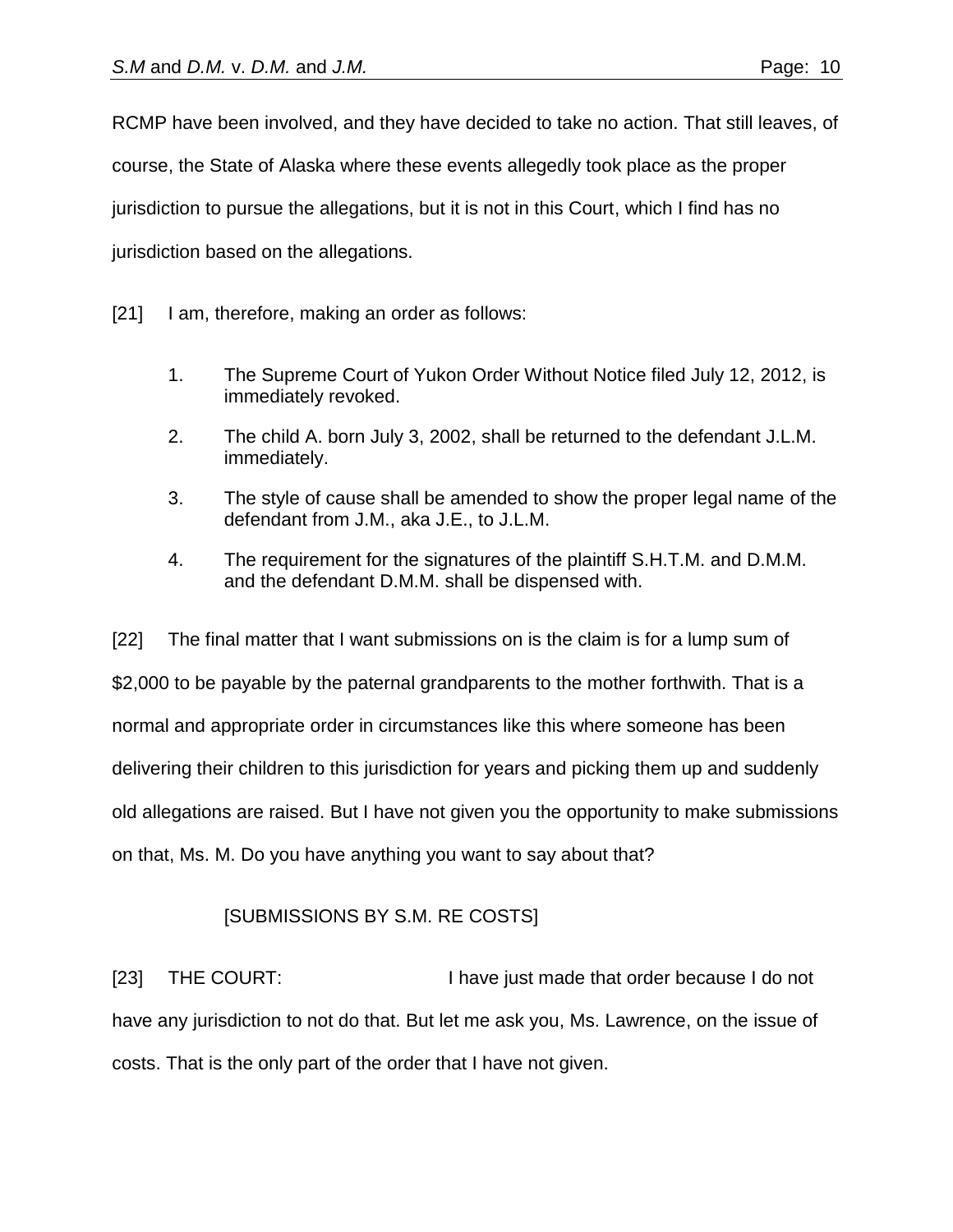[24] MS. LAWRENCE: Well, as I expressed in my submissions to the Court, my clients to date have incurred legal fees of approximately \$3,500, as well as hotel costs, food costs of approximately \$5,225, as well as in terms of damages, they've lost approximately \$3,300 in lost wages. They have been away from their home for a week and haven't been there for their other two children. So this has been taxing emotionally, mentally, as well as financially, and therefore we seek the lump sum payment of \$2,000.

[25] THE COURT: I will grant you the order of the lump sum payment in the amount of \$2,000 payable forthwith.